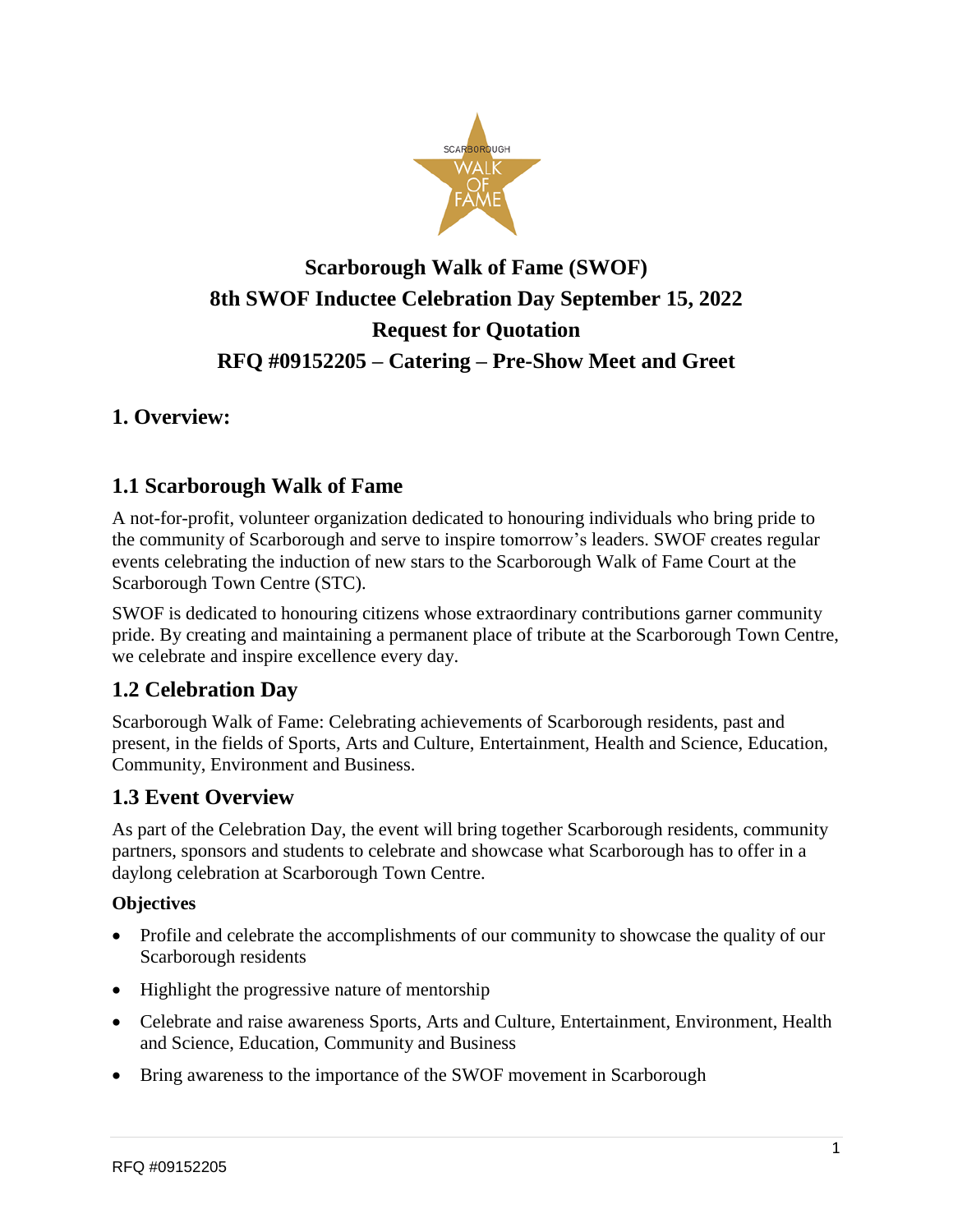### **1.4 Event Details**

**Location:** Scarborough Location T.B.D. **Date:** Thursday, September 15, 2022 **Time:** 10:00 a.m. to 5:00 p.m. **Number of participants:** Variable

### **2. Statement of Work:**

#### **2.1 Purpose**

The purpose of this Request for Quotation (RFQ), is to invite Scarborough based businesses/organizations to submit their proposal to participate at the 8th SWOF Inductee Celebration Day

#### **2.2 Scope**

SWOF – dedicated volunteer driven organization experts will manage the theme, logistics, partnerships, marketing and budget along with delivering a transparent bidding process. We will require the select business/organization to provide pre-event and on-site consultation and or deliverables. Please see further details in "3.5 Scope of Work" section.

# **2.3 Project Schedule**

This schedule is based on our current timelines, (subject to change)

Project Timeline: Issuance of RFQ to Proponents on SWOF website Submitting questions: by or before 11:59 p.m. Monday, June 13, 2022 RFQ Close Date 11:59 p.m., Monday, June 27, 2022 Award Contract to business or organization Monday, July 11, 2022 Only successful bidders will be contacted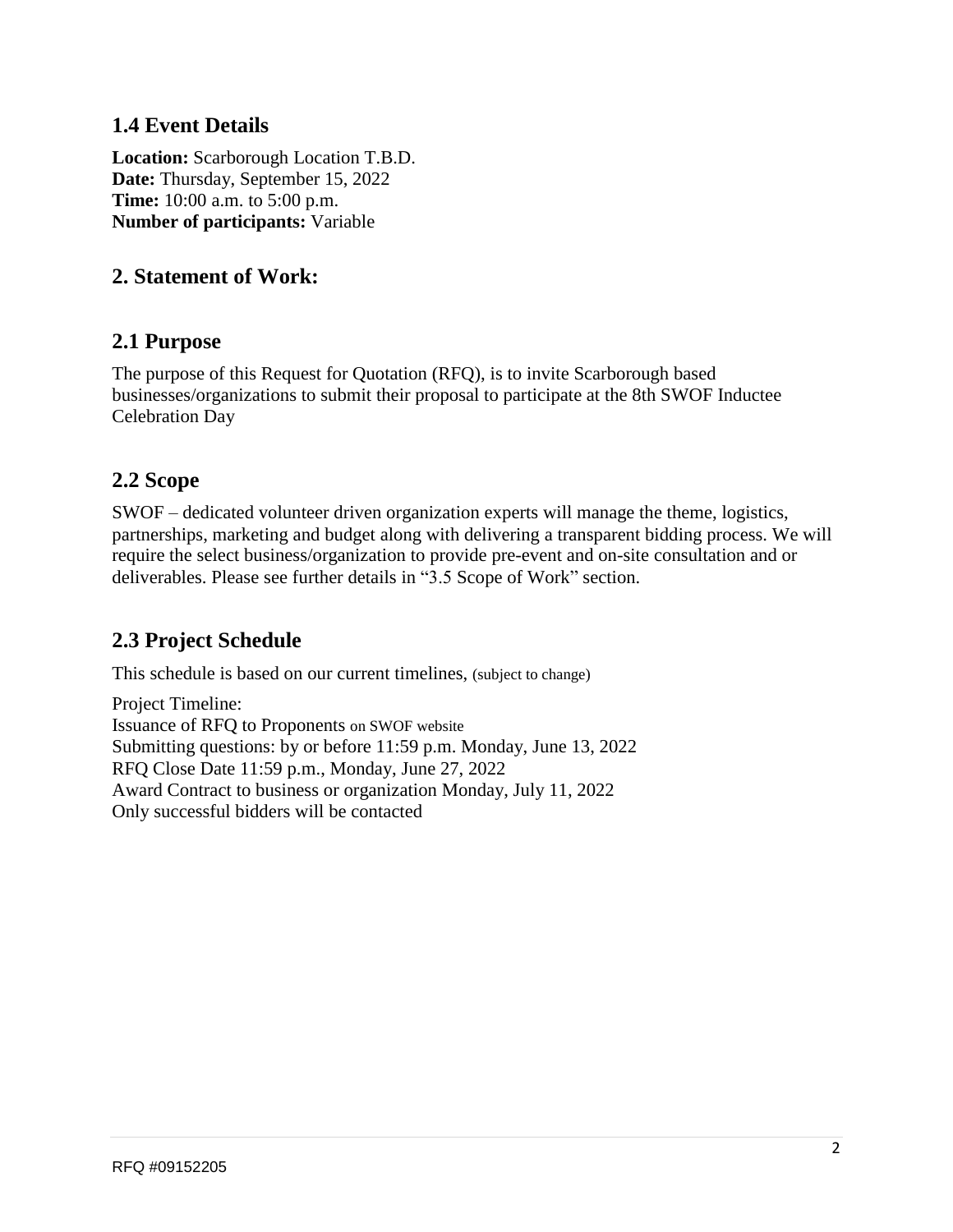### **3. Proposal Submission Procedure:**

### **3.1 Business, Organization RFQ Reception**

By responding to this RFQ, the business/organization agrees to be responsible for fully understanding the requirements or other details of the RFQ and will ask any questions to ensure such understanding is gained. SWOF retains the right to disqualify proponents who do not demonstrate a clear understanding of our needs.

# **3.2 Good Faith Statement**

All information provided by SWOF is offered in good faith. Specific items are subject to change at any time based on business circumstances.

#### **3.3 Communication and Proposal Submission Guidelines**

Communications shall not be effective unless a specified procurement executive, who is responsible for managing the RFQ process, formally confirms these communications in writing. In no case shall verbal communication govern over written communications.

Questions relating to this RFQ must be emailed to the contact identified below, on or before 11:59 p.m. Monday, June 13, 2022. If the question is considered relevant to all proponents, SWOF in its sole discretion will provide both the question(s) and the answer in writing to all proponents. SWOF will provide information to proponents in writing only. No other official is empowered to speak for SWOF with respect to this RFQ. Proponents who seek to obtain information, clarification or interpretation from other sources are advised that such material is used at the proponent's own risk, and that SWOF will not be bound by any such representations.

# **3.3 Submission Process**

Closing date and time: 11:59 p.m. local time, Monday, June 27, 2022

Submit one digital copy to the Scarborough Walk of Fame email id: **[Scarboroughwalkoffame@gmail.com](mailto:Scarboroughwalkoffame@gmail.com)**

The RFQ documentation must be addressed to

#### **SWOF Evaluation Committee RFQ #09152205 8th SWOF Inductee Celebration Day Thursday, September 15, 2022**

RFQ submissions that arrive after the closing date and time will not be accepted and will be returned. Only email submissions will be accepted.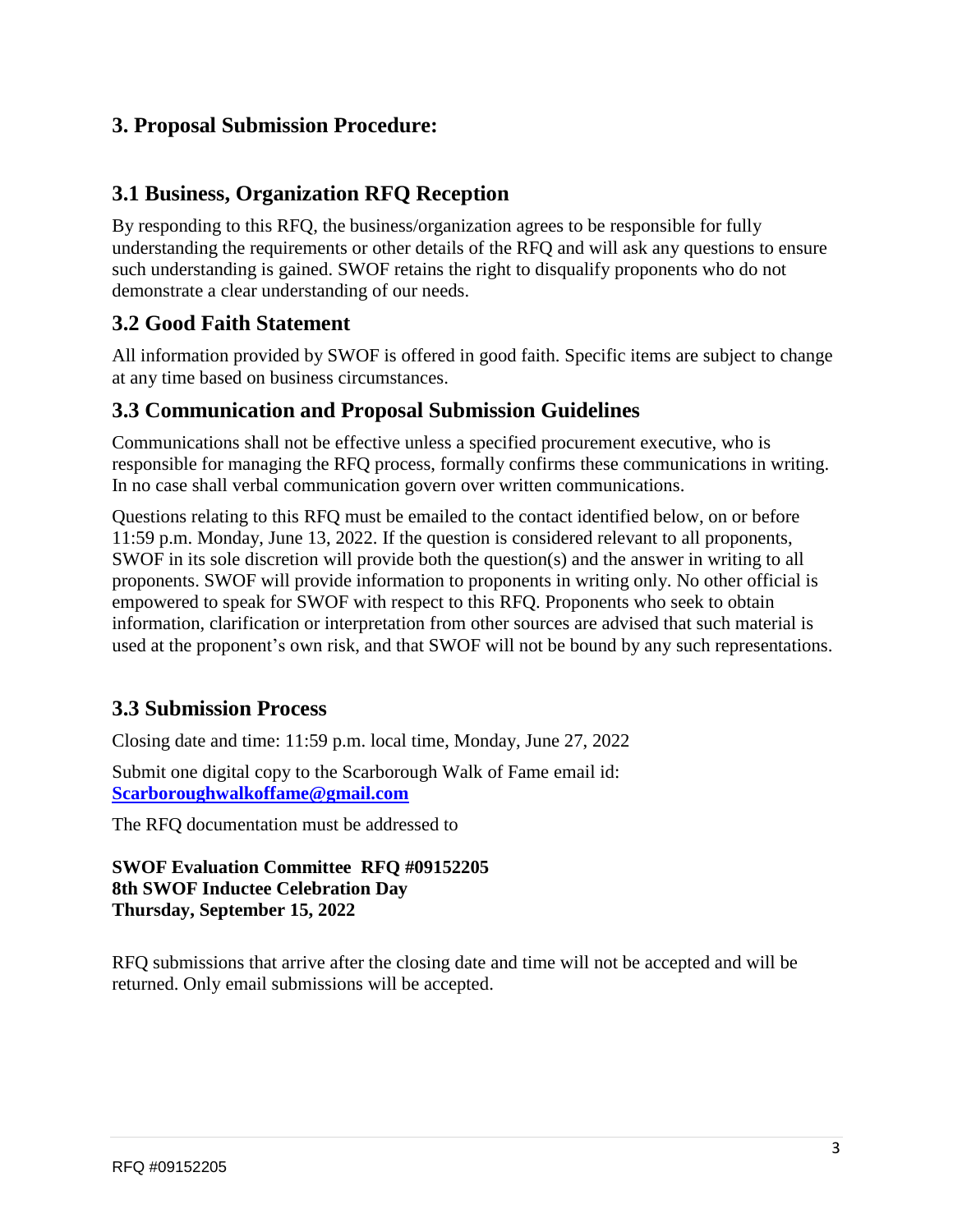# **3.4 Evaluation Criteria**

All RFQ proposals will be evaluated systematically based on the following key criterion. The purpose of this section is to identify suppliers with the interest and capabilities to complete the deliverables as defined in the Scope of Work.

# **3.5 Scope of Work (SOW)**

Key evaluation criteria include capabilities demonstrated with past events and quality of events.

Proponents are expected to include the following as part of their proposal (Microsoft word or pdf document format only)

- A. Statement of Interest **(5 Points)**
- B. Primary contact information (**2 Points**)
- C. Brief Description of business or organization (**3 points**)
- D. List and provide a brief description of two recently completed contracts which are comparable to the proposed RFQ and which demonstrate relevant capabilities of your business or organization. (**10 Points**)
- E. Provide current business or organization documents business licenses, insurances and certifications-where applicable (**5 Points**)
- F. Complete the following questions (**10 points**)
	- a. Give example of your product and price range
	- b. Provide details of your proposed product or service
	- c. Provide cancellation policy
	- d. Provide location requirements STC
	- e. Explain how your Scarborough based business/organization will meet the needs of our Event **(5 Points)**
- G. Provide a timeline (window for deliverables) based on your recommendations (**5 points**)
- H. Quote broken down in order of Scope of Work (**5 points**)
- **Total: 50**

#### **3.6 Short-list Selection**

Proponents who have demonstrated their capacity to meet our needs will be contacted by phone and/or email to be notified of their selection to move forward in the RFQ process.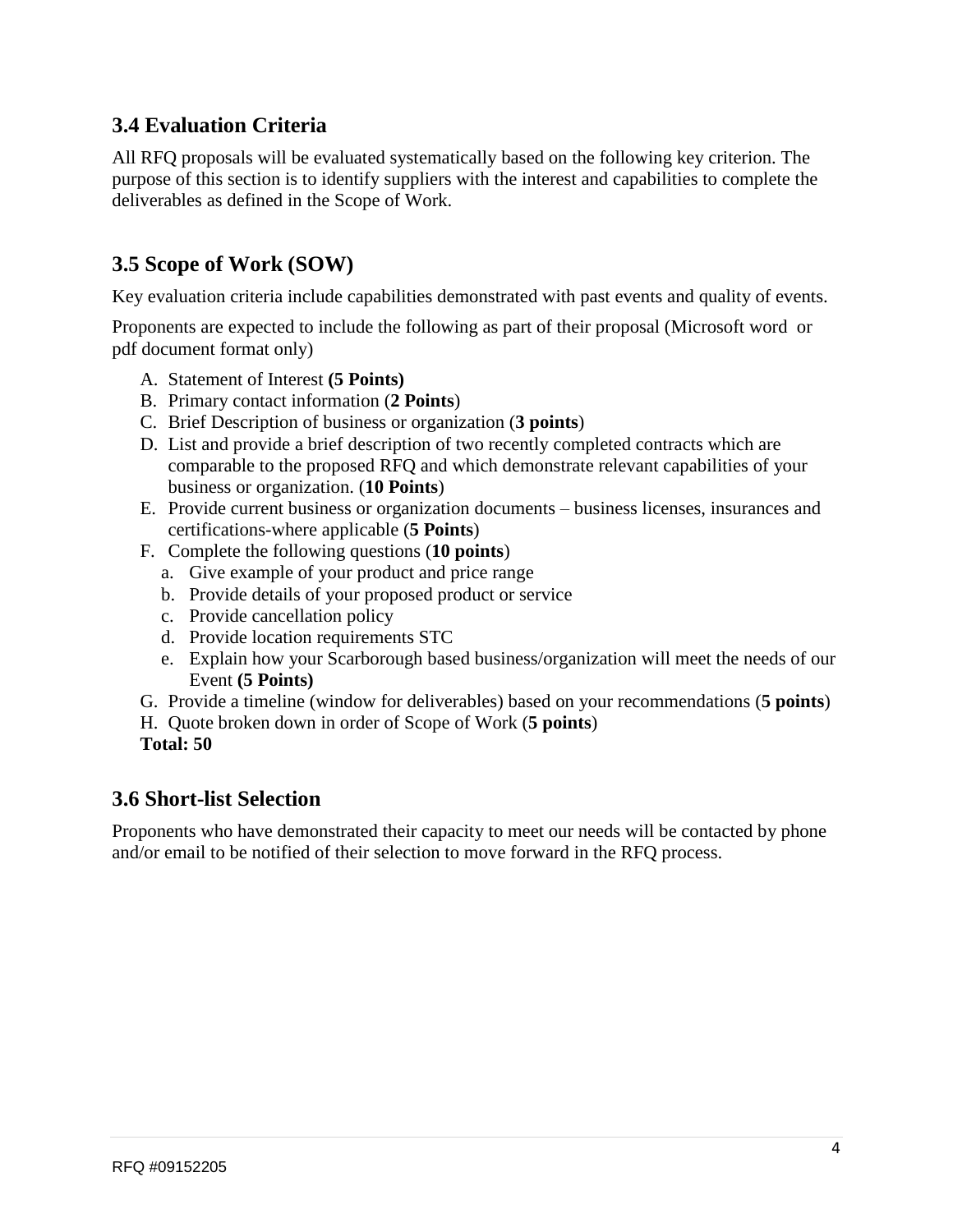# **4. Scope of Work and Business Requirements**

SWOF will require the Scarborough based businesses/organizations to provide the following aspects of the event:

# **4.1 Counsel/Guidance**

Two or three meetings before Celebration Day (Thursday September 15) Unlimited emails/phone calls replying within a business day.

# **4.2 On-Site Deliverables Scarborough Event Location**

#### **Location: Scarborough Event Location and STC**

**Participants:** 150 total (two services of 50-75 each in addition to ongoing green room flow through of 30)

**Service:** 10:00 a.m.-11:00 a.m. and 1:30 p.m. to 2:30 p.m. Meet and Greet (Scarborough Location)

#### **Product**

**Meet and Greet** gathering a selection of bite size hot/cold food items (3 to 4 pieces per person) assorted hot and cold beverages to include coffee/tea.

**Other:** Food and beverage pricing must include gratuities and taxes and service charges, and in addition meet Toronto Public Health/Provincial COVID-19 requirements. To include deliver to location and display/set up all food and beverage items.

Please provide number of tables needed with both location and number of 15A circuits required for hot food and beverage items.